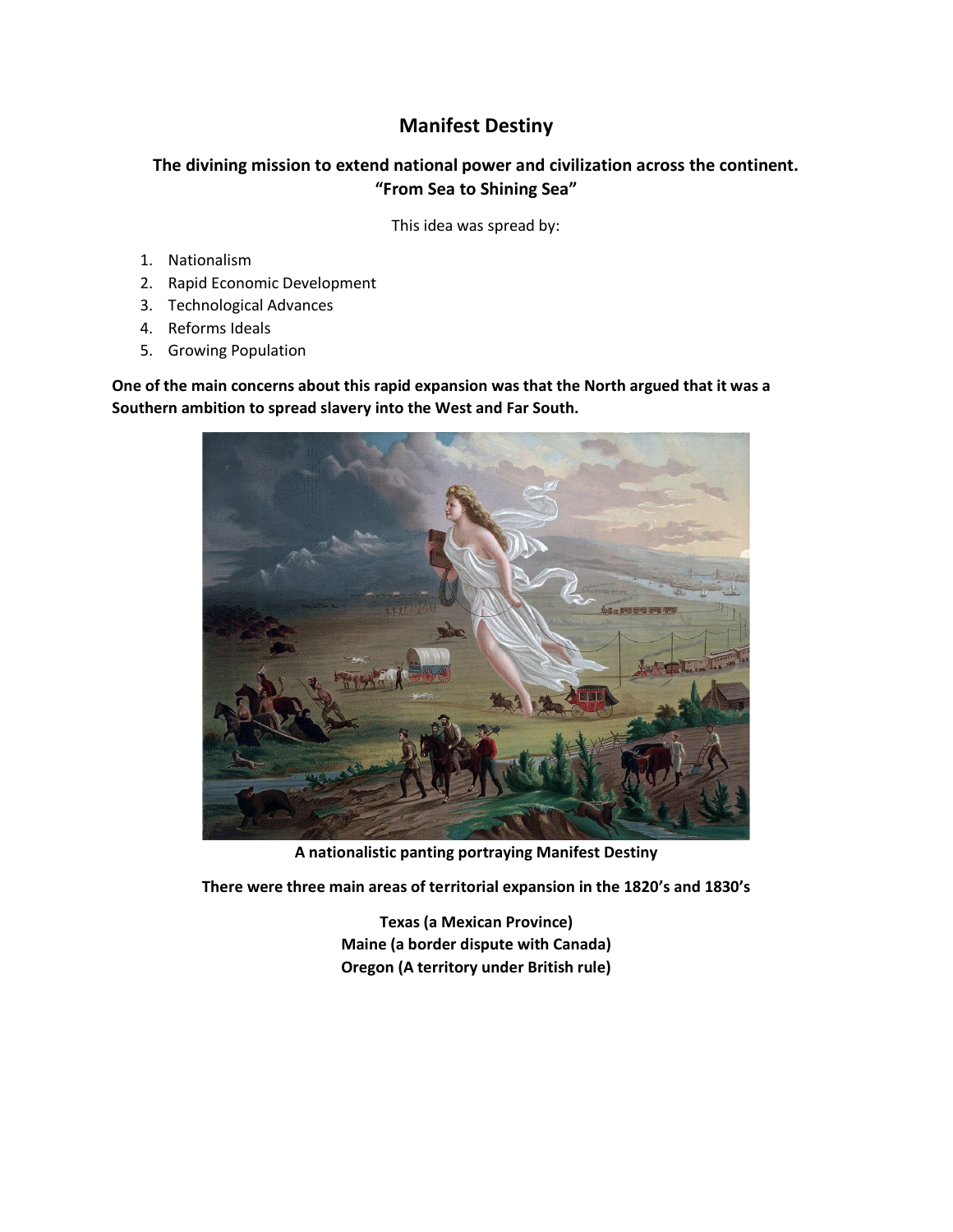## **1. Texas**

In 1821 Mexico won its independence from Spain. This attracted settlers into its northern frontier. One settler in particular was Moses Austin who had recently purchased a large land grant from the government. En route to Texas Moses died but his dream was carried on by his son, Stephen. He planned to bring 300 families with him to settle out west and the migration began. Important to note was that in 1830 white American farmers and their black slaves outnumbered Mexicans living in this area three to one. Stephen Austin's plan was to create cotton plantations on the vast Texas plains.





 **Stephen Austin Early map of Texas**

One major setback for Austin's expansion came in 1829 when Mexico outlawed slavery. In addition, the Mexican government required all settlers in the Texas region to convert to Roman Catholicism. Many of the settlers were Protestant and they refused to accept this order, subsequently causing friction between the Texans and the Mexicans.

In 1834, General Antonio Lopez de Santa Anna took control of Mexico and became a ruling dictator. His rule abolished the previous federal system.



 **General Antonio Lopez de Santa Anna Sam Houston**



Sam Houston, one of the early Texans, led a revolt against Santa Anna and in March of 1836, declared Texas an independent republic. In response, Santa Anna attacked the San Antonio region and at the Battle of the Alamo killed all of the settlers including Davy Crockett and Sam Bowie. Houston was not at the Alamo; he had left before the attack hoping to find military reinforcements.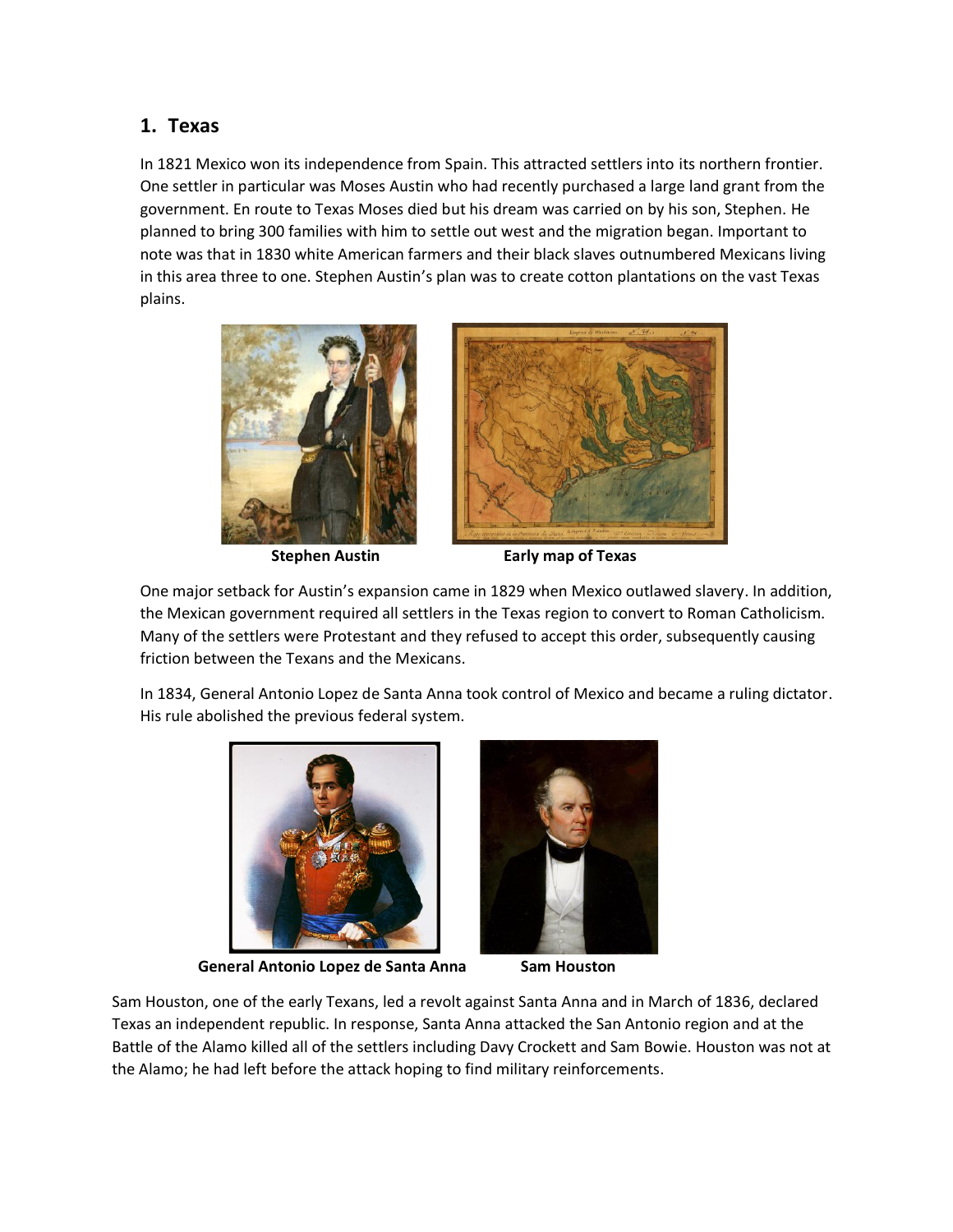

**Battle of the Alamo**

In response to the massacre at the Alamo, Houston raised and led an army against the Mexican dictator and at the Battle of San Jacinto River h defeated the Mexican army and captured General Santa Anna. Houston forced the Mexican general to officially recognize Texan independence and grant to Houston the republic territory north of the Rio Grande River.

Santa Anna was released and sent back to Mexico. The Mexican legislature rejected the treaty with Houston, and in their opinion, Texas was still a part of Mexico.

Sam Houston appointed himself the First President of the Lone Star Republic and applied to the Union for annexation. These requests were denied by both Presidents Andrew Jackson and Martin Van Buren due to harsh opposition from Northern States who considered Texas a "slave-state."

Houston then applied for annexation to the new President, John Tyler [1841-1845]. His campaign for President included the term "Tyler for Texas." Tyler feared that both the British and the French would ally and trade with Texas. Despite a hard-fought campaign, the Senate denied annexation again in 1844.

The next President, James Polk, a democrat that was pro-Texas for the Union, created a joint resolution for annexation. His bill only needed a simple majority vote in both the House and the Senate. On December 29, 1845, Texas was finally admitted as a state.





 **President James Polk Lone Star State – Flag of Texas**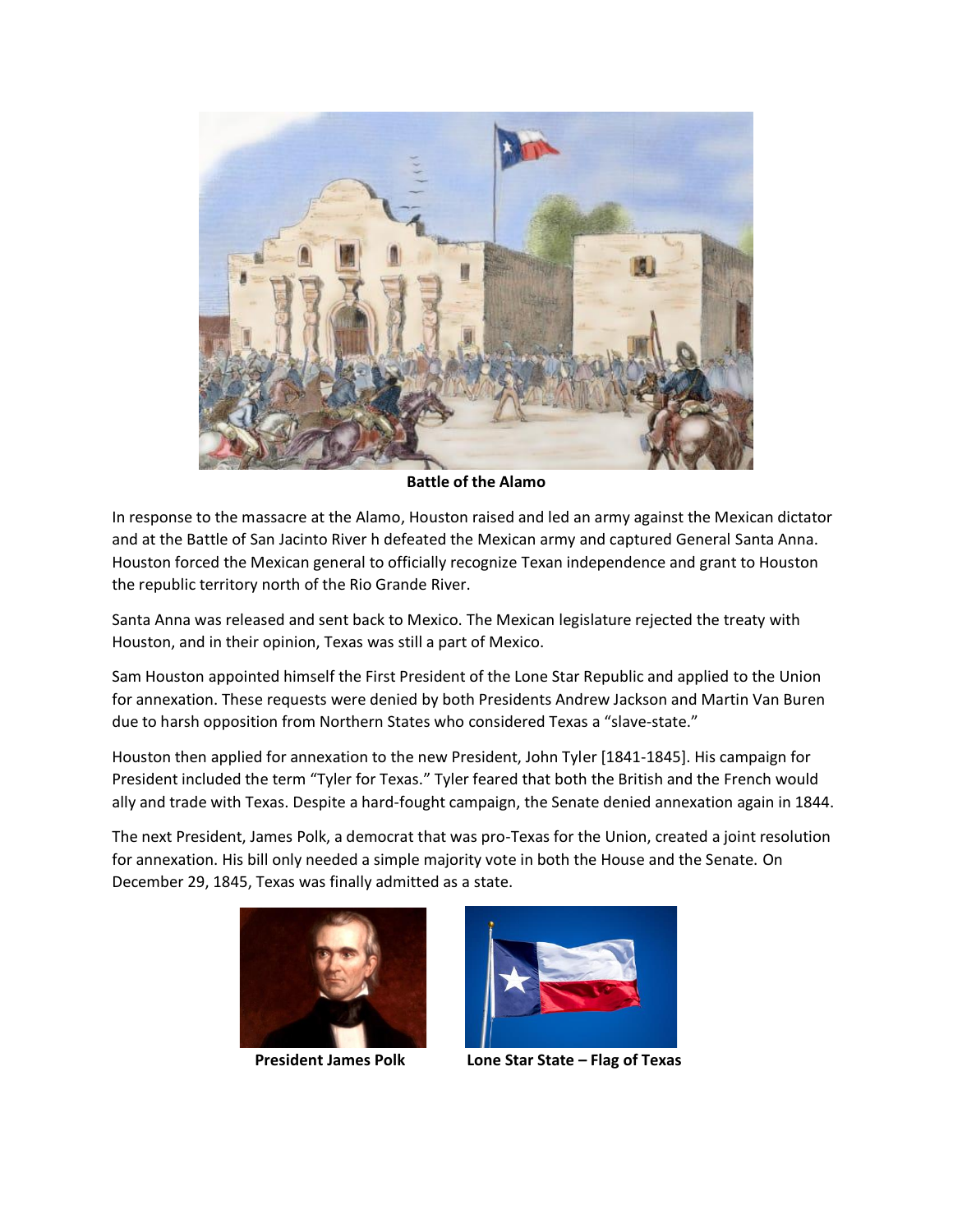**The annexation of Texas created many diplomatic problems with Mexico. Trying to rectify the situation, President James Polk sent his envoy, James Slidell to Mexico City with the following demands:**

- **1. Mexico was asked to sell California and the Northern territories it occupied to the United States**
- **2. Mexico was asked to settle the old Texas border dispute, namely the use of the Rio Grande River between the two countries.**

**Mexico refused the U.S. demands and the meeting ended with Mexico stating that the border was now to be the Nueces River, not the Rio Grande River.** 



Presi8dent Polk retaliated by sending General Zachary Taylor's army to the Rio Grande River where he captured a Mexican army patrol and killed 11 Mexican soldiers. Polk then sent a message of war to Congress. The Northern Whig Party (including Abraham Lincoln) opposed any war but a large majority in both houses approved Polk's war resolution. The **Mexican War** was now under way.

The American army was small in size, no more than 1500 men but most of the war was fought in Mexican Territory. In June 1840, Northern California was liberated from Mexican rule and declared itself a new, independent republic, The **Bear Flag Republic**.

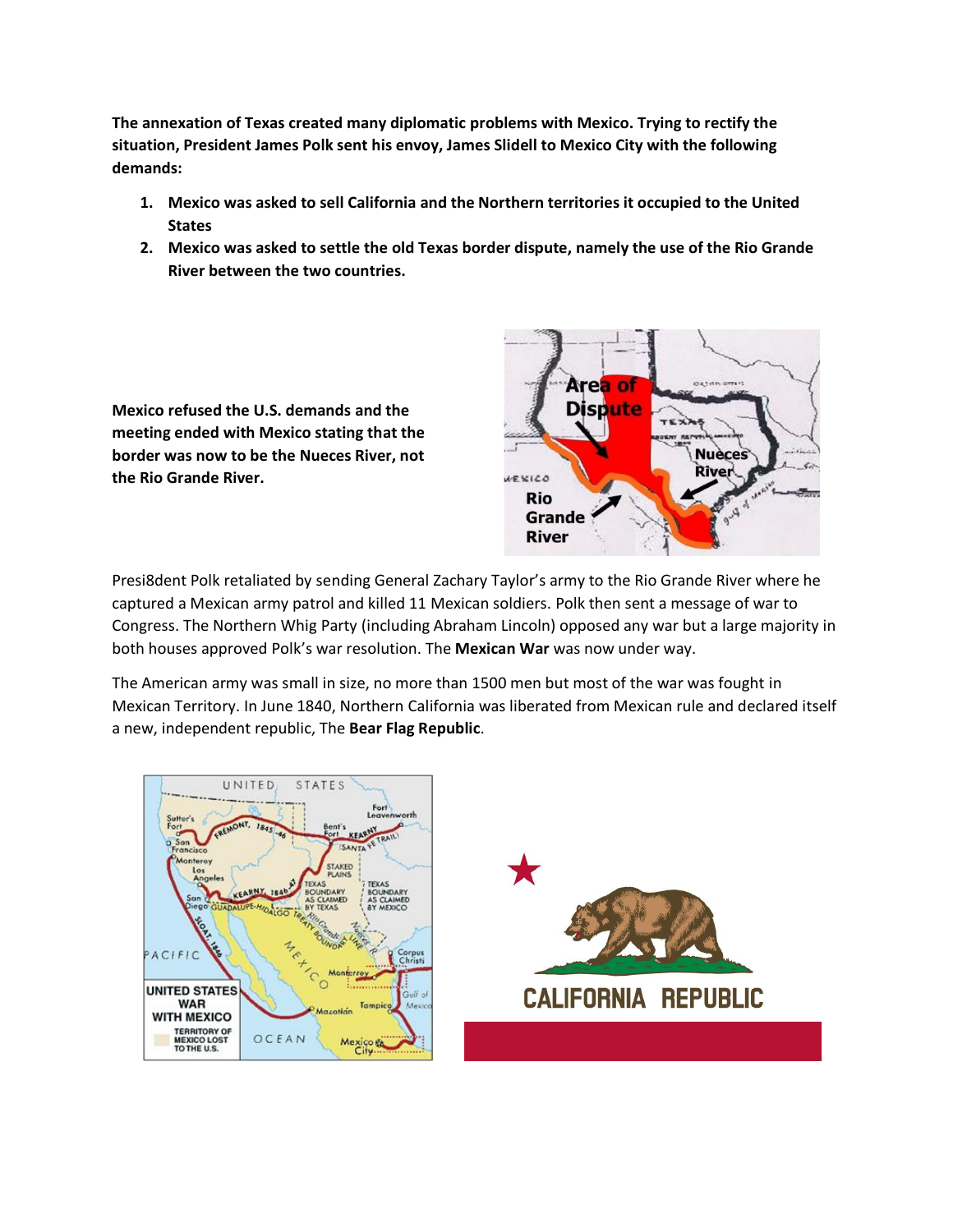General Zachary Taylor then led an army of 6,000 men across the Rio Grande River into Mexico and he won his first victory at the Battle of Buena Vista in 1847. His actions were followed by an even larger army, led by General Winfred Scott. This army marched into Vera Cruz, Mexico's larges seaport, and then into the center of Mexico City. The city surrendered in September 1847 to the American armies.

### **The Consequences of the Mexican War**

When Mexico surrendered, it had no choice but to agree to the terms put forward by the United States.

### **The Treaty of Guadalupe-Hidalgo also known as the Mexican Cession was signed in 1848**

- **1. The Rio Grande River was the southern border of Texas and Mexico**
- **2. The United States will now take the areas known as California and New Mexico**
- **3. The United States will pay Mexico \$15 million for these lands and expansion areas**
- **4. The United States will assume claims of any American against Mexico for damages.**

The Treaty of Guadalupe-Hidalgo allowed the opportunity for additional expansion by the United States. Some Whigs still opposed the treaty as it was seen as an expansion of slavery. In addition, some Democrats also opposed the treaty as they wanted the United States to take over all of Mexico.

Despite these objections, the treaty was ratified in Congress by a two-thirds majority vote.



#### **The Wilmot Proviso – David Wilmot from Pennsylvania**

His bill was to forbid slavery in any of the new territories acquired from Mexico. It passed in the House twice but was defeated in the Senate. It was to be the first round in the escalating political conflict leading up to the Civil War.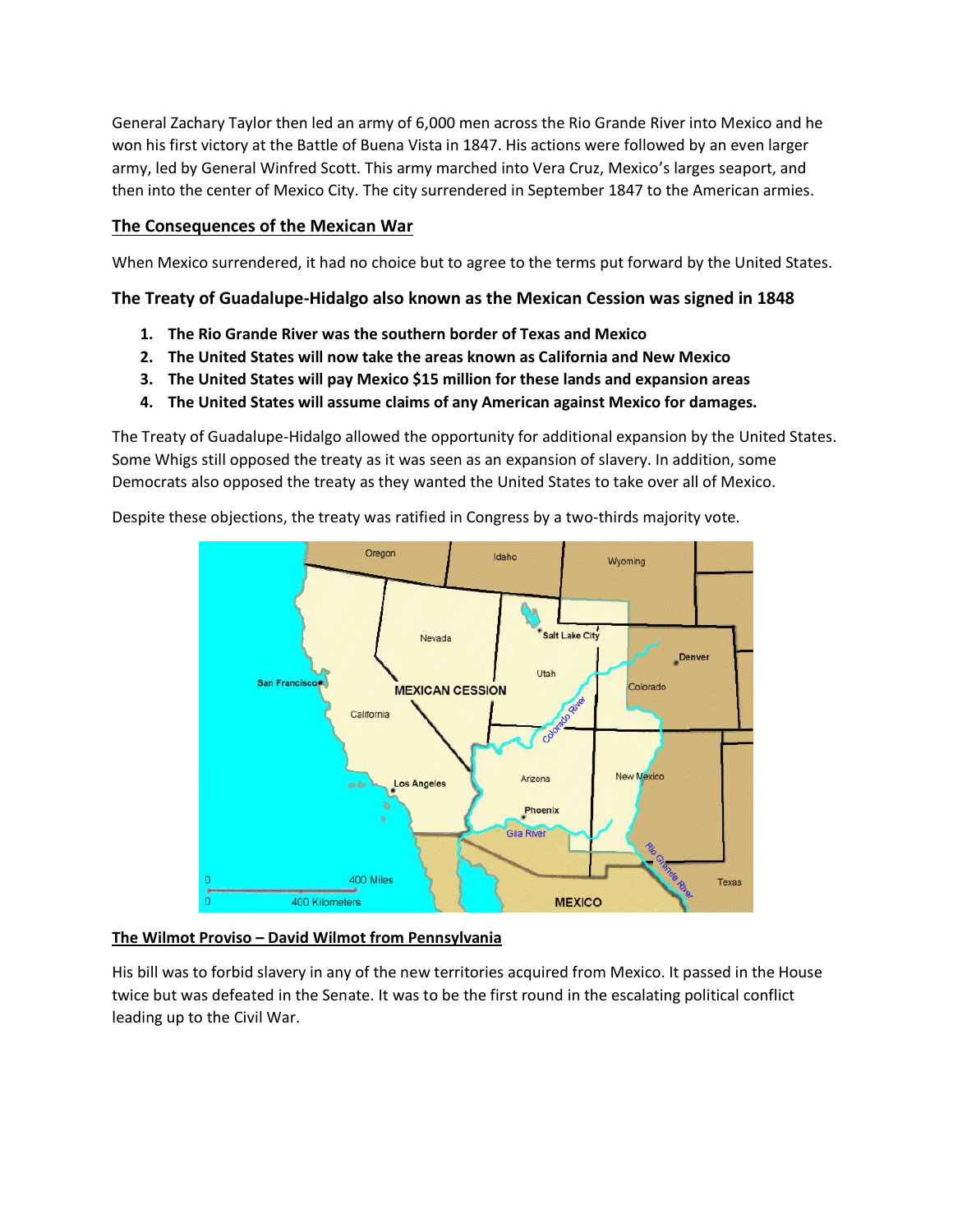# **2. The Boundary Dispute in Maine (1840's)**

**Trouble and unrest in this region of America were because of the following issues:**

- **The disputed border line between Maine and the Canadian Province of New Brunswick**
- **Anti-British sentiment by Americans as the British still controlled Canada**
- **Lumberjacks disputing over forest land boundaries**

**These disputes lead to what was to be known as the Aroostook War or the Battle of the Maps.**

**No real battles took place but there were many instances of lumberjacks from both sides fighting each other and the border lines were defended by troops from both sides.** 

The United States Secretary of State, Daniel Webster and Ambassador Lord Alexander Ashburton of Canada sat down and constructed the **Webster-Ashburton Treaty** in 1842. This agreement settled the borders between Canada and Maine and also the Minnesota Territories (the Mesabi Range which later would be a vast source of iron ore for America during the Industrial Revolution).



## **3. The Boundary Dispute in Oregon**

Oregon was once controlled by four nations, Spain, Russia, Great Britain, and the United States. In the early 1800's Oregon included he area along the Pacific coast all the way north to Alaska. Spain gave up its rights to Oregon in 1819 as part of the Adams-Otis Treaty. Any Russian people in the region were fur trappers and fishermen so they were not seen as a major threat, just an inconvenience.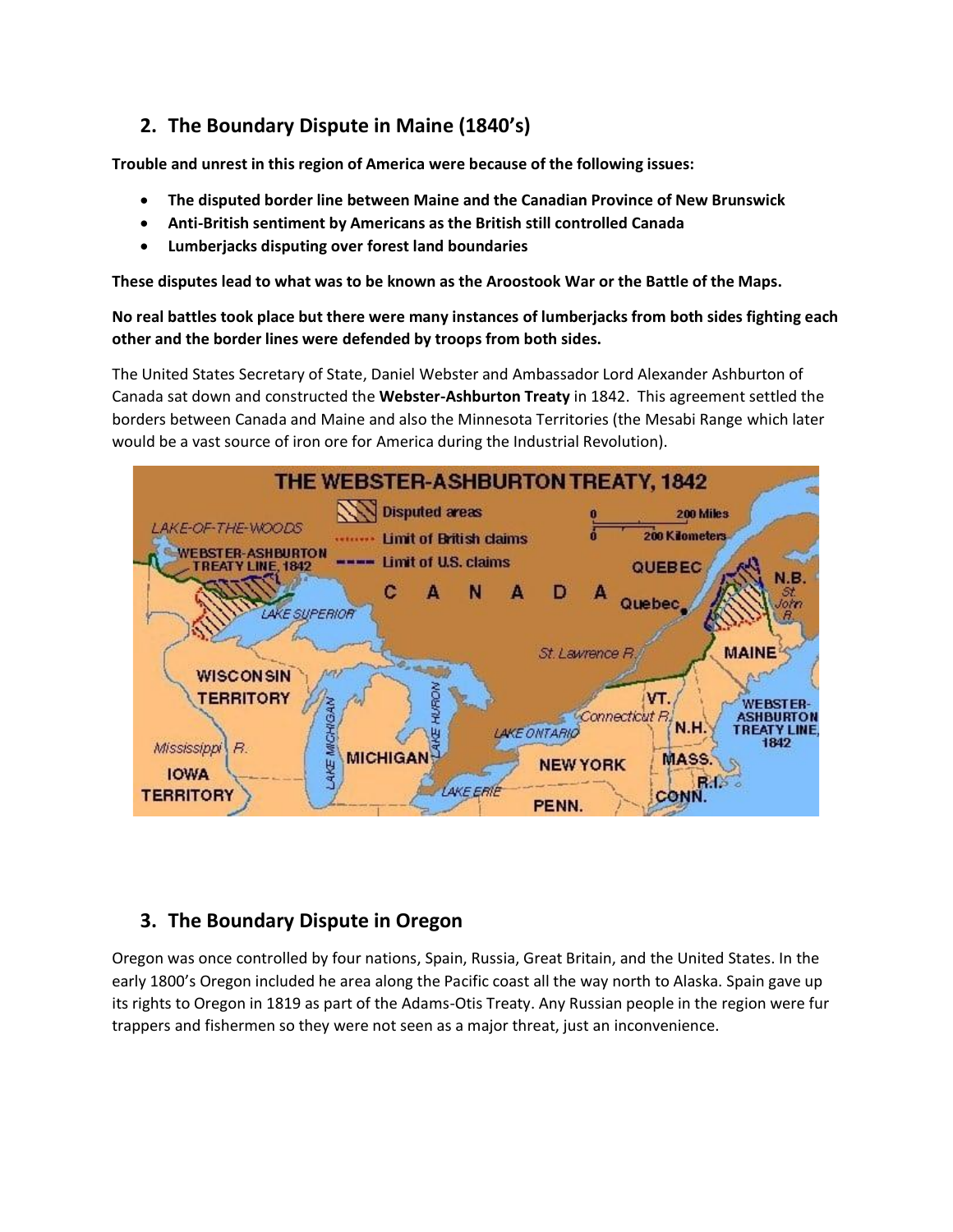However the disputes between Great Britain and the United States remained heated over this region.

Great Britain claimed that is had the rights due to the Hudson Fur Company, even though there were only a few British citizens living there.

The United States had much strong claims and were based on:

- 1. The discovery of the Columbia River in 1792 by Captain Robert Gray
- 2. The expeditions of Lewis and Clark in 1805
- 3. The trading post and Fort Astoria created by John Jacob Astor in 1811 Astor's settlements became the future home of Protestant missionaries and more than 5,000 farmers.



The 1844 election saw the Oregon Territory as a campaign issue for the nation's Manifest Destiny policy. President James Polk reached an agreement with the British after his famous campaign that led to obtaining Oregon **"Fifty-Four Forty or Fight."**

In the end Polk settled for the southern half of Oregon by using the **49th Parallel** as the boundary for the two countries of the United States and British Canada, (the same as in the Louisiana Territory Agreement of 1818). Polk granted the British Vancouver Island plus navigation rights on the Columbia River. The compromise reluctantly passed in both Houses due to the Mexican War taking place at the same time.